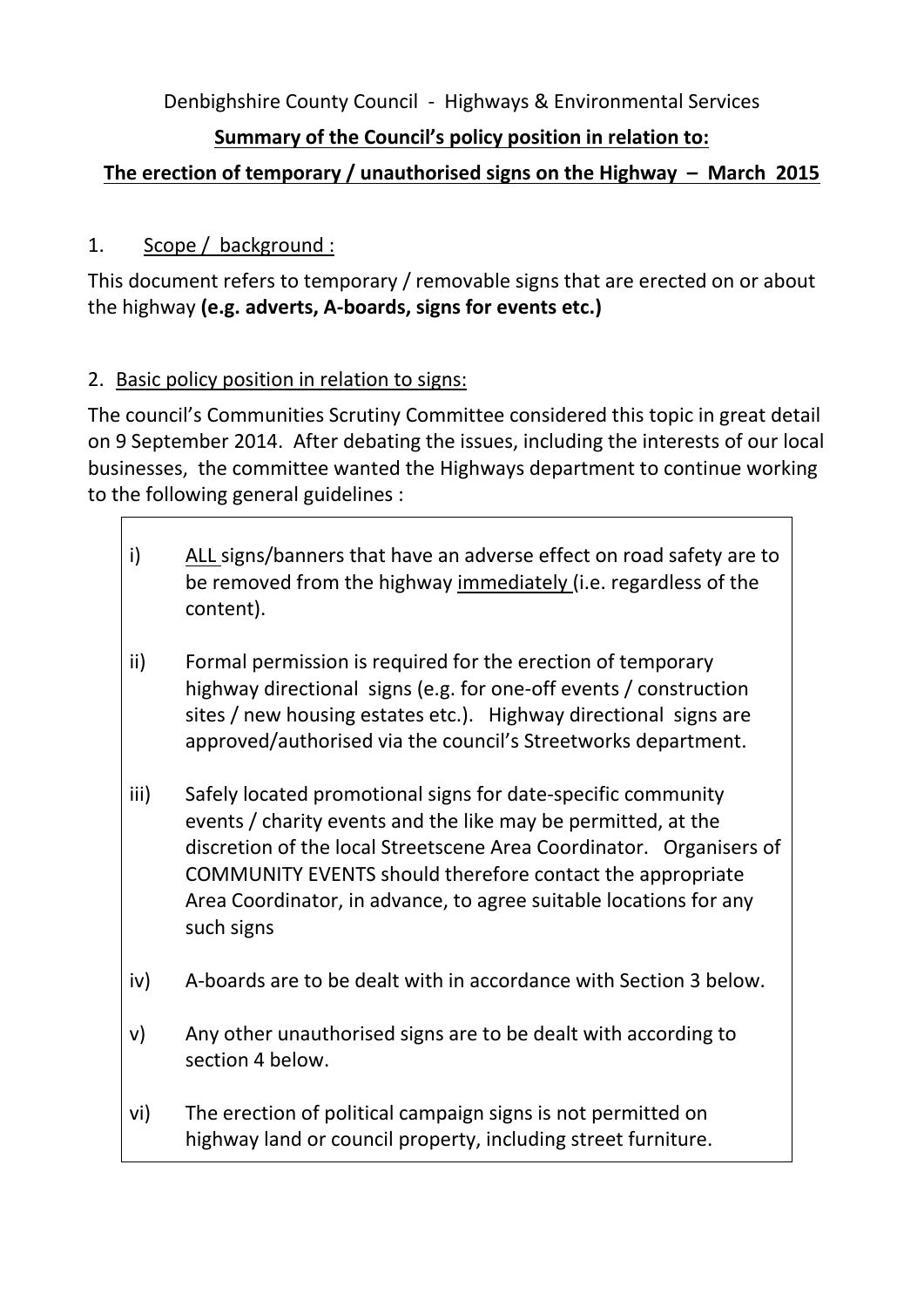### 3. Policy position in relation to A-boards:

The council's scrutiny committee also discussed 'A boards', and they wanted the Highway department to continue working to the following rules:

- i) 'A-boards' will only be allowed in the immediate vicinity of the particular business that they are advertising. The council will not permit A-boards to be placed at locations away from the business, e,g. on nearby street corners, or nearby junctions etc..
- ii) a minimum passing space of 1.2 metres must always be maintained. That's sufficient for a wheelchair or double buggy to get past. At some locations more than 1.2 may be required (e.g. busy town centres).
- iii) A-boards cannot be excessively large. They should be less than one metre in height. Their appearance should be appropriate for the area in which they are situated.

#### 4. Policy position in relation to Unauthorised signs

In the case of unauthorised signs, the scrutiny committee wanted the highway department to continue working to the following principles:

- i) All unauthorised COMMERCIAL advertising will be removed from the highway. Where feasible, the council will allow 24hrs notice before removal (thereby allowing companies the option of removing their own signs).
- ii) safely located signs for NON-COMMERCIAL events may be allowed to remain on the highway. However; this is entirely at the discretion of the appropriate highway/streetscene officer. NB This exemption is designed to cover datespecific community events / charity events and the like ONLY.
- iii) If companies / organisations / or individuals continue to erect unauthorised signs, after being warned in writing not to do so, the council will either a) initiate enforcement action for fly-posting, and/or b) recover the costs of the removal of the authorised signs. The non-payment of the removal costs will be pursued through the courts if necessary.